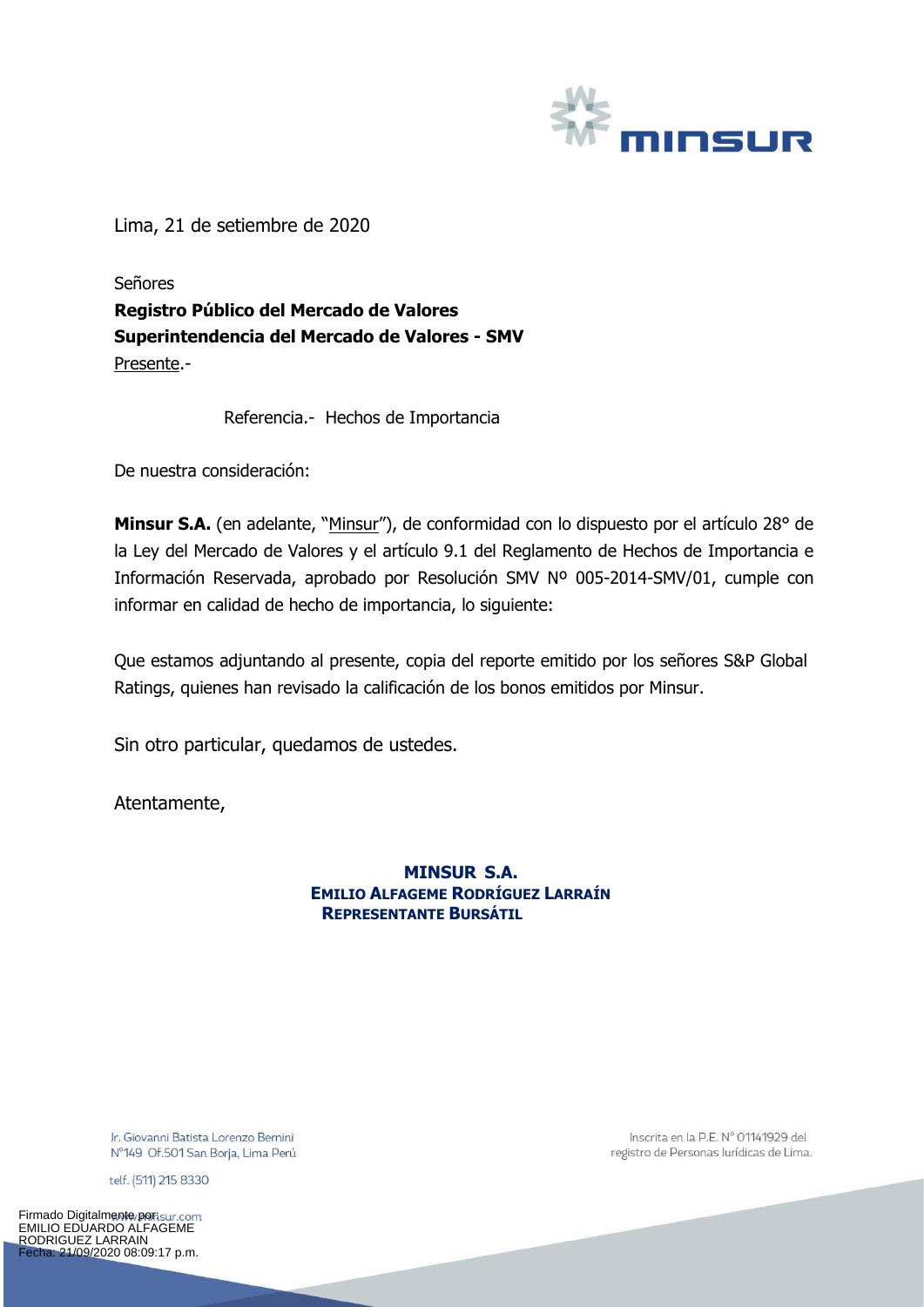

Research Update:

# **Minsur Downgraded To 'BB+' On Parent's Weakening Credit Metrics, Stand-Alone Credit Profile Unchanged And Outlook Stable**

**September 21, 2020**

## **Rating Action Overview**

- Peru-based mining company, Minsur S.A., is a 99.99% owned subsidiary of Breca Mineria S.A.C., with \$612 million and \$212 million in revenue and EBITDA, respectively, for the 12 months ended June 2020.
- On Sept. 21, 2020, S&P Global Ratings lowered its long-term global scale issuer credit and issue-level ratings on Minsur to 'BB+' from 'BBB-', given our expectation that the group credit profile (GCP) will deteriorate in 2020 beyond our previous expectations.
- We expect the parent's credit metrics to weaken following the closure of its Raura mine at least during 2020 while Minsur's leverage to be high at around 6.0x this year, which we consider high for the current rating level.
- Nonetheless, Minsur's 'bb' stand-alone-credit-profile (SACP) remains unchanged because we expect a substantial deleveraging in 2021 once the Marcobre project starts producing (102,250 metric tons [MT] of copper capacity in that year).
- The stable outlook reflects our expectation that despite a peak in Minsur's net leverage at 6.0x in year-end, it will plummet to 2.0x starting in 2021, coupled with a recovery on base metals prices in recent months.

# **Rating Action Rationale**

**Minsur's downgrade reflects a deterioration of the parent's GCP because we expect its credit metrics to weaken in 2020 and 2021.** Our revised forecast considers a deterioration in Breca Mineria's revenue, EBITDA, and credit metrics because its Raura mine will be closed at least during 2020. In addition, Minsur's net leverage for 2020 will be well above our previous expectations due to COVID-19 and the still large investments required to finalize its Marcobre project. Therefore, the likely erosion of Breca Mineria's credit metrics is triggering a one-notch downgrade of Minsur to 'BB+', given that the latter is a core subsidiary of Breca Mineria.

#### **PRIMARY CREDIT ANALYST**

#### **Denisse Rodriguez**

Mexico City + 52-55-5081-4518 [denisse.rodriguez](mailto:denisse.rodriguez@spglobal.com) [@spglobal.com](mailto:denisse.rodriguez@spglobal.com)

#### **SECONDARY CONTACTS**

#### **Fabiola Ortiz**

Mexico City (52) 55-5081-4449 [fabiola.ortiz](mailto:fabiola.ortiz@spglobal.com) [@spglobal.com](mailto:fabiola.ortiz@spglobal.com)

#### **Patricia R Calvo**

Mexico City (52) 55-5081-4481 [patricia.calvo](mailto:patricia.calvo@spglobal.com) [@spglobal.com](mailto:patricia.calvo@spglobal.com)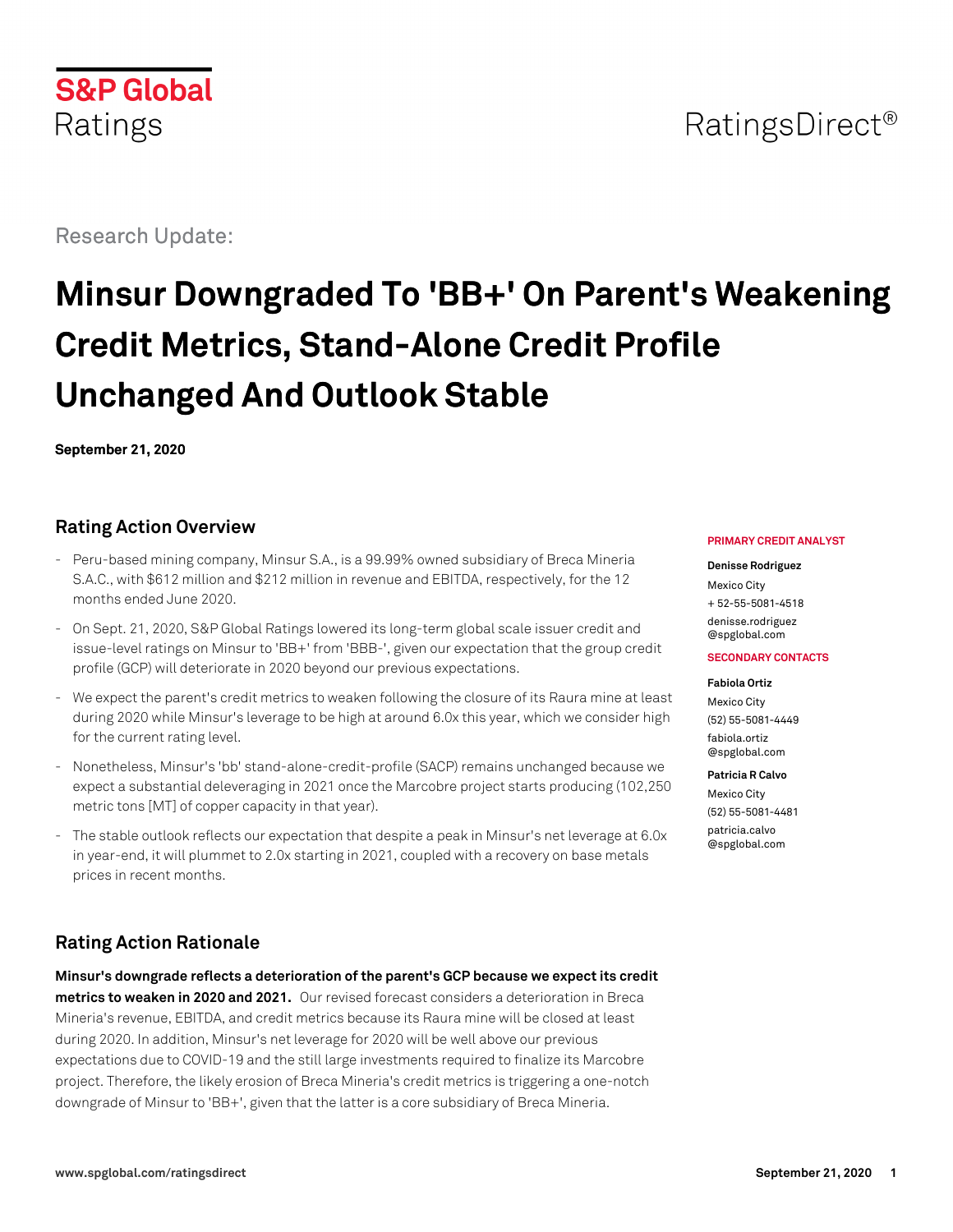## **We expect Minsur's 2020 credit metrics to weaken due to the temporary suspension of activities amid COVID-19 and debt required to finish the Marcobre project.** On March 15, 2020, the Peruvian government declared a state of emergency and approved several restrictions designed to protect the country, including the mining sector, against the spread of COVID-19. Minsur had to stop operations for a month and a half, which will inevitably reduce its revenues and EBITDA by about 10.7% and 8.2%, respectively in 2020. We estimate lower tin production at San Rafael and Pitinga, as well as lower tin price for the period, while gold production will also decline from 2019 levels. Moreover, we expect that Minsur will increase debt by about \$420 million in 2020 to finish its Marcobre project. Therefore, we expect Minsur's net leverage metric to rise to around 6.0x in 2020, which significantly deviates from our expectations of 5.0x in our last year base-case assumption, and which we consider as high for the rating.

**Starting in 2021, we expect a substantial deleveraging trend as the Marcobre project revenue streams will double Minsur's revenue base to around \$1.3 billion, shoring up the company's stand-alone credit profile (SACP).** The construction of the Marcobre project is 86% complete and remains broadly on schedule despite the company's suspension of operations earlier this year. This is because before the declaration of national emergency, the progress of the project was ahead of schedule. We consider Marcobre as a transformational event for Minsur, because revenue contribution from this mine will double the company's total revenues to \$1.3 billion and completely revamp the revenue breakdown. We now expect copper to represent about 48% of the company's revenue for 2021 and around 58% for 2022 and onwards, and tin for around 40% and 33%, respectively. (As a reference, we expect tin to represent 70% of total revenue in 2020 and gold represents for 21%.) Given this incremental revenues, coupled with the expected debt amortization schedule and no additional debt, we believe the company's net leverage to fall sharply to 2.0x in 2021 and below 1.5x afterwards. Yet, the company remains exposed to metal price volatility that could, from time to time, distort is credit metrics.

#### **Environmental, social, and governance (ESG) credit factors for this credit rating change**

- Health and safety

### **Outlook**

The stable outlook signals our expectation that although Minsur's net leverage will peak at 6.0x by the end of 2020, it will fall to around 2.0x in 2021. This is mostly due to our expectation that Marcobre should start production in early 2021, significantly increasing Minsur's sales, EBITDA, cash flows, and strengthening its credit metrics. The stable outlook also reflects the sharp recovery in prices for Minsur's main metals (tin, copper, and gold). This is because in recent months, given the global economy dynamic, speculation is taking a decisive role supporting some metal prices, such as copper and tin, and gold is by far the asset that most preserves its value in times of crisis.

#### **Downside scenario**

We could revise downwards Minsur's SACP in the next 12 months if any of the following scenarios happen:

- Marcobre project's production date is considerably delayed from the first quarter of 2021, denting the expected production for that year.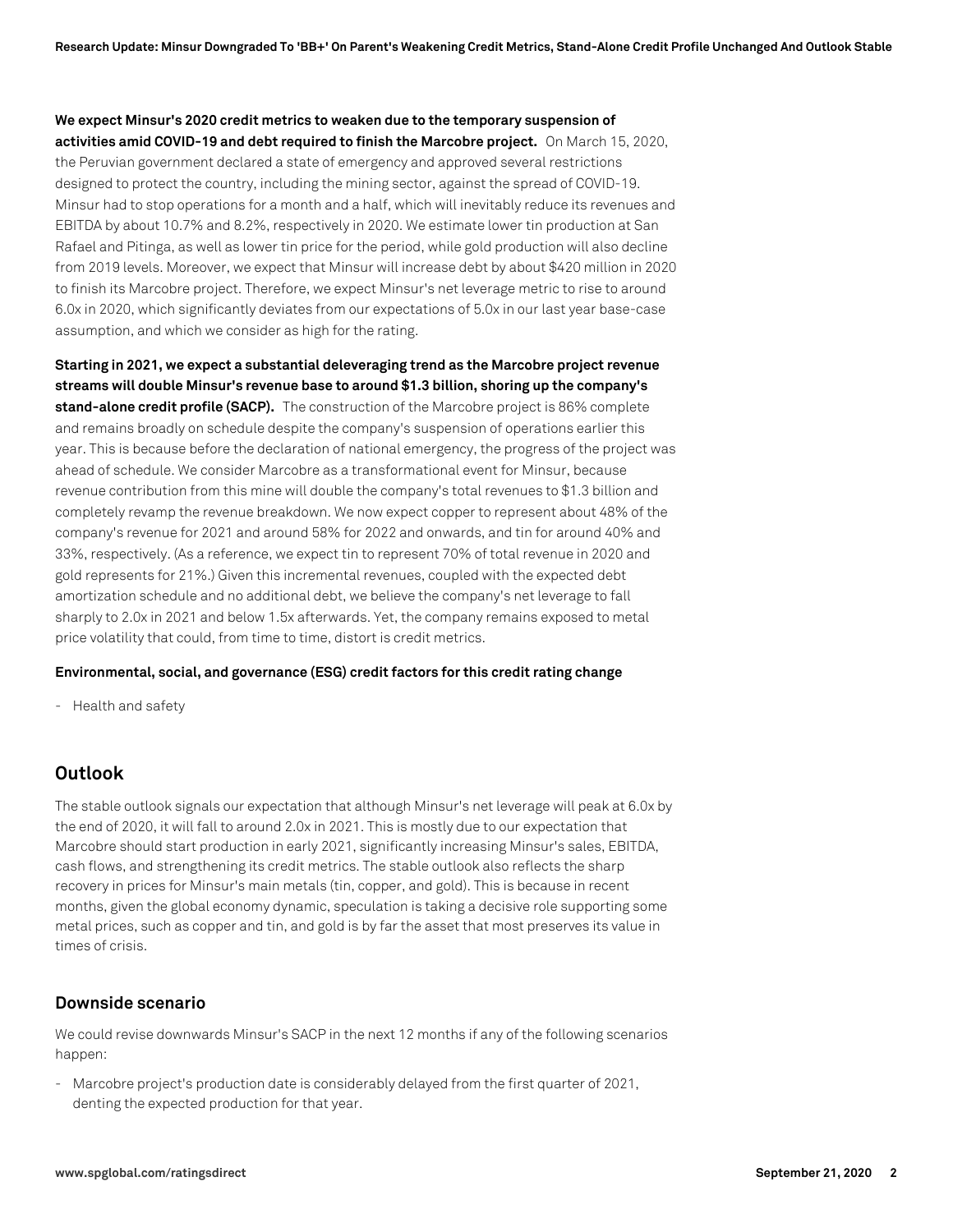- Significantly higher-than-expected capex and debt to finalize the project.
- Copper and tin prices sharply lower than our expectations.
- A one-notch downgrade is possible if we have no clear visibility in the next 12 months that Minsur's leverage metric falls below 4.0x and free operating cash flow (FOCF) to debt above 10% during 2021.

If Breca Mineria's GCP further deteriorates stemming from lower-than-expected revenue or EBITDA at any of its businesses, we could lower the issuer credit rating (ICR) on Minsur.

### **Upside scenario**

An upward revision in Minsur's SACP in the next 12 months is possible if the company's FOCF to debt is consistently above 15%, while keeping its debt to EBITDA below 3.0x. A higher SACP could also occur for the following reasons:

- We have sufficient evidence that Minsur deleverages in 2021, with adjusted debt to EBITDA below 3.0x;
- This is possible if the company completes its Marcobre project on time and within budget, and starts operations in the first quarter of 2021, coupled with metals prices in line with our expectations; and
- The company doesn't incur additional expansion capex for new projects.

Although unlikely in the next 24 months, we could only raise our issuer credit rating on Minsur if Breca Mineria's GCP improves given by the following factors:

- Greater diversification;
- Major scale and scope;
- Higher profitability;
- Sustainability of financial metrics; and
- Breca's debt to EBITDA is below 1.5x and FOCF to debt above 40% on a consistent basis.

## **Company Description**

Minsur is a leading Peruvian mining company that engages in the exploration, exploitation, and processing of mineral deposits in the country. The company has been operating for more than 35 years and it's the largest supplier of tin in the Western Hemisphere. Aside from tin, Minsur also processes gold and will start processing copper starting in 2021. It owns the San Rafael mine, which is the world's largest tin mine. It also owns a highly profitable small-scale gold mine (Pucamarca), and has a large copper deposit mine (Mina Justa), construction of which 86% complete. It extracts tin, niobium, and tantalum from the Pitinga mine located in the Amazon region, Brazil. Minsur is directly owned by Breca Mineria SAC (99.99%), which is ultimately owned by the Brescia family.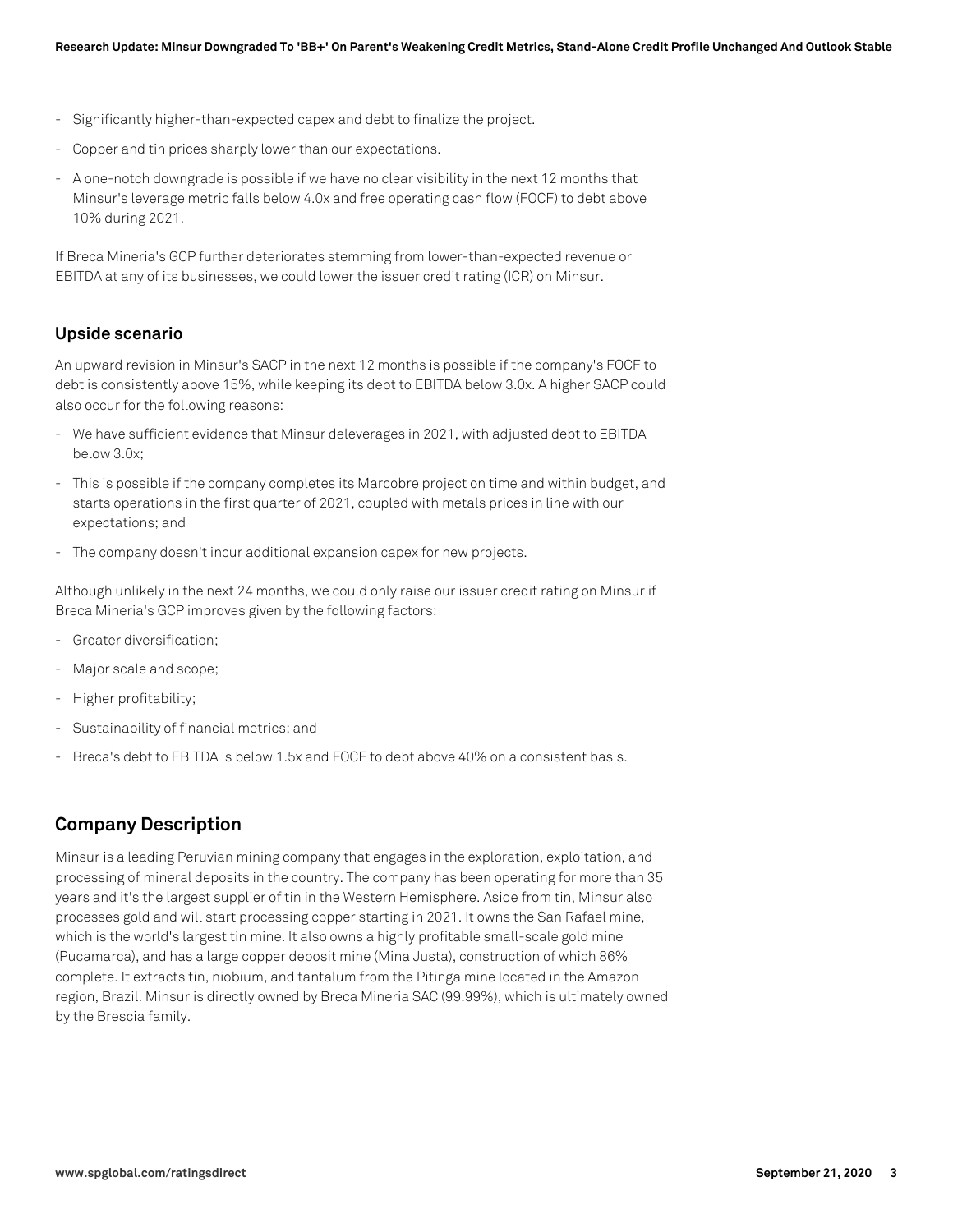## **Our Base-Case Scenario**

- Global GDP to contract 5.9% in 2020 and grow 5.0% in 2020, while Peru's GDP to contract 12% in 2020 and grow 10.5% in 2021.
- Average copper prices of \$5,900 per MT in 2020 and \$6,100 per MT in 2021.
- Average tin prices of \$16,000 per MT in 2020 and 2021.
- Average gold price of \$1,650 per ounce in 2020 and \$1,400 per ounce in 2021.
- Copper production at Marcobre of 102,252 MT in 2021.
- Total refined tin production of 27,800 MT in 2020 and 33,000 MT in 2021 due to B2 incremental production for both years, and higher ore grades at the San Rafael and Pitinga mines in 2021.
- Gold production at Pucamarca of 79,300 ounces in 2020 and decreasing to 66,900 ounces in 2021 due to lower volume fed to the leaching pad.
- Ferroalloys production of 3.5 million tons in 2020 and slightly increasing to 3.8 million tons in 2021.
- A revenue decline of about 10.7% in 2020 due to the temporary closure of mines and a 14% decrease in tin prices year over year. Volumes from the Marcobre mine, coupled with a 3.4% increase in copper prices, and higher tin volume due to higher ore grades treated at the B2, San Rafael and Pitinga mines to raise revenue 106.2% in 2021.
- All-in cash cost per treated ton in San Rafael of \$100 for 2020 and \$106 for 2021, at Pitinga \$15 and \$14, respectively, and at B2 of \$30 for both years.
- All-in cash cost per treated ton of \$5.3 in 2020 and \$5.5 in 2021 at Pucamarca.
- All-in cash cost per pounds real of \$1.0 in 2021 at Marcobre.
- We expect these costs to help maintain the company's EBITDA margin at around 37% in 2020 and 46% in 2021.
- Capex of about \$639 million in 2020 and \$247.9 million in 2021, mainly to develop the Marcobre project.
- Cash injection from the partner (Alxar) of about \$104 million in 2020 and \$50 million in 2021.
- Net debt issuance for about \$420 million in 2020 mainly to cover the construction of the Marcobre project, and no new debt starting in 2021.
- No dividend payment for 2020 and afterwards.

#### **Key metrics**

We arrive at the following credit metrics:

- Debt to EBITDA of 6.0x in 2020 and 2.0x in 2021;
- EBITDA interest coverage of 3.8x in 2020 and 8.4x in 2021; and
- FOCF to debt of around -28% in 2020 and 14% in 2021.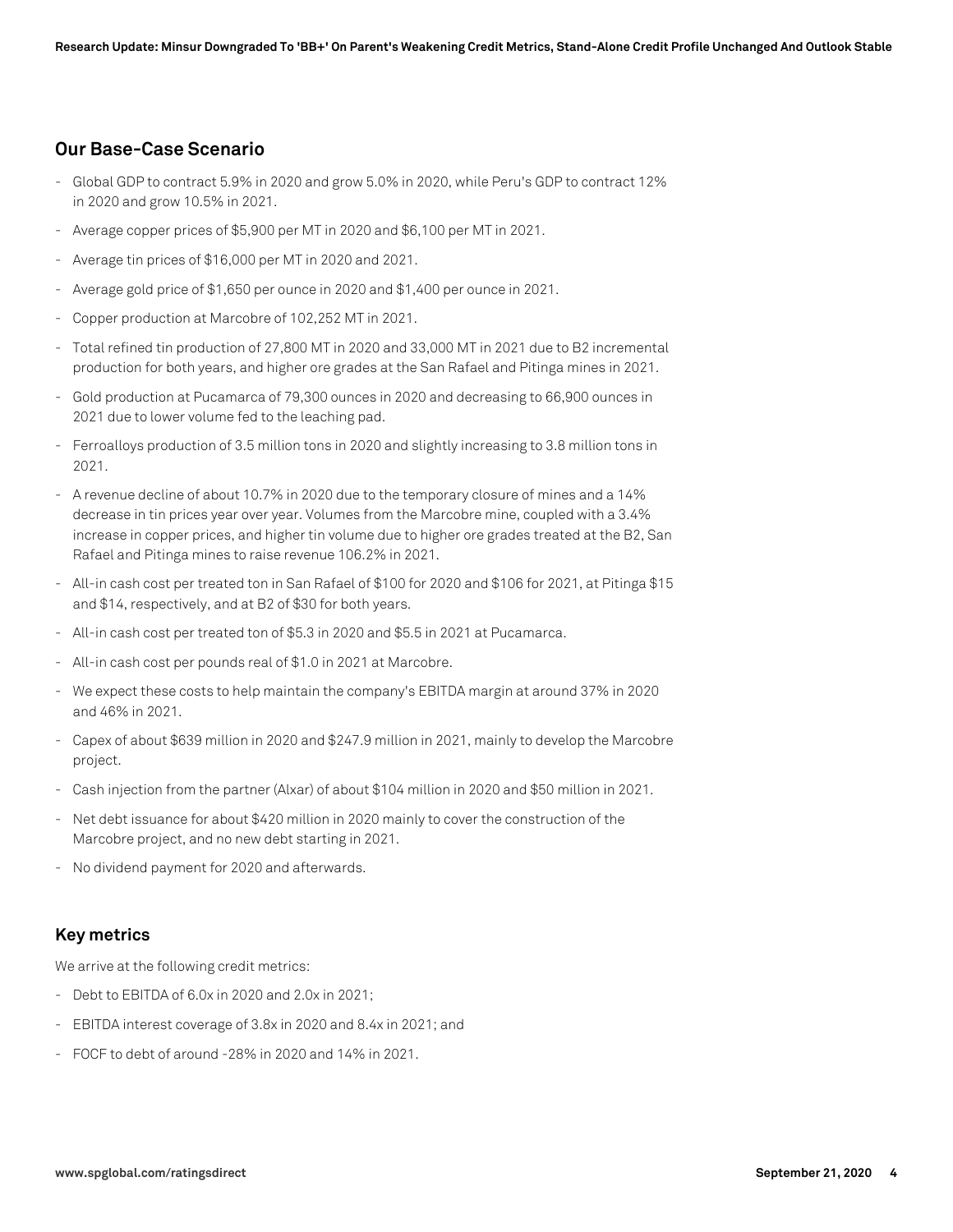## **Liquidity**

We assess Minsur's liquidity as adequate. We expect liquidity sources to exceed uses by more than 1.2x in the next 12 months and its sources minus uses to remain positive even if EBITDA were to decline by 15%. Moreover, in our opinion, the company has a generally prudent risk management, as demonstrated by its various initiatives to increase operating efficiencies to offset the price volatility impact on its operations, profits, and cash generation. In addition, Minsur has sound relationships with banks, as seen in the various credit lines from Citibank, Banco Itau, JP Morgan, and Santander among others, which support our assessment.

Principal Liquidity Sources:

- Cash position of about \$301 million as of June 2020;
- \$234.0 million of undrawn committed credit lines available to fund the Marcobre project;
- Projected cash FFO of around \$280 million for the next 12 months; and
- Working capital inflows of around \$54 million in the next 12 months.

Principal Liquidity Uses:

- Short-term debt maturities of \$82 million in the next 12 months; and
- Capital expenditures of \$528 million for the next 12 months.

## **Covenants**

Minsur has a covenant-lite structure; thus, it isn't subject to comply with any financial maintenance covenants.

## **Issue Ratings - Subordination Risk Analysis**

#### **Capital structure**

As of June 2020, Minsur's total outstanding debt was of \$1.26 billion, \$444.1 million of which consist of the senior unsecured notes issued at Minsur's level. The company also has \$165.6 million borrowed at its Taboca subsidiary on a senior unsecured basis but guaranteed by Minsur. The remaining \$649.5 million is related to the syndicated loan to finance the Marcobre project.

#### **Analytical conclusions**

We rate Minsur's senior unsecured notes at 'BB+', the same level as the issuer credit rating, because there's no significant subordination risk present in the capital structure, and we expect that the priority debt ratio will remain below 50%.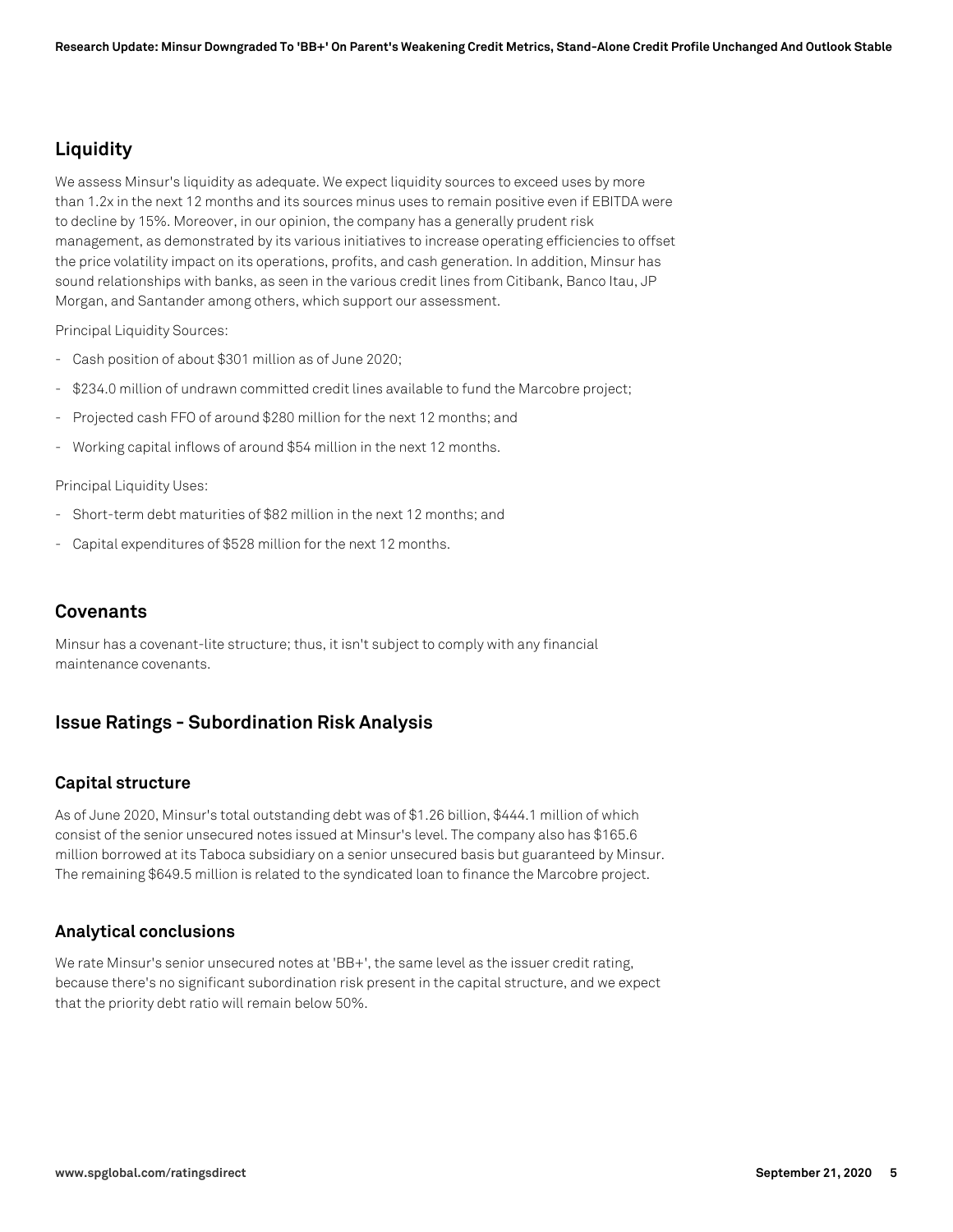## **Ratings Score Snapshot**

Issuer Credit Rating: BB+/Stable/--

Business risk: Fair

- Country risk: Moderately high
- Industry risk: Moderately high
- Competitive position: Fair

Financial risk: Significant

- Cash flow/Leverage: Significant

Anchor: bb

Modifiers

- Diversification/Portfolio effect: Neutral
- Capital structure: Neutral
- Liquidity: Adequate
- Financial policy: Neutral
- Management and governance: Fair
- Comparable rating analysis: Neutral

Stand-alone credit profile: bb

- Entity status within group: Core

## **Related Criteria**

- General Criteria: Group Rating Methodology, July 1, 2019
- Criteria | Corporates | General: Corporate Methodology: Ratios And Adjustments, April 1, 2019
- Criteria | Corporates | General: Reflecting Subordination Risk In Corporate Issue Ratings, March 28, 2018
- Criteria | Corporates | General: Methodology And Assumptions: Liquidity Descriptors For Global Corporate Issuers, Dec. 16, 2014
- Criteria | Corporates | General: Corporate Methodology, Nov. 19, 2013
- General Criteria: Country Risk Assessment Methodology And Assumptions, Nov. 19, 2013
- General Criteria: Methodology: Industry Risk, Nov. 19, 2013
- General Criteria: Methodology: Management And Governance Credit Factors For Corporate Entities, Nov. 13, 2012
- General Criteria: Principles Of Credit Ratings, Feb. 16, 2011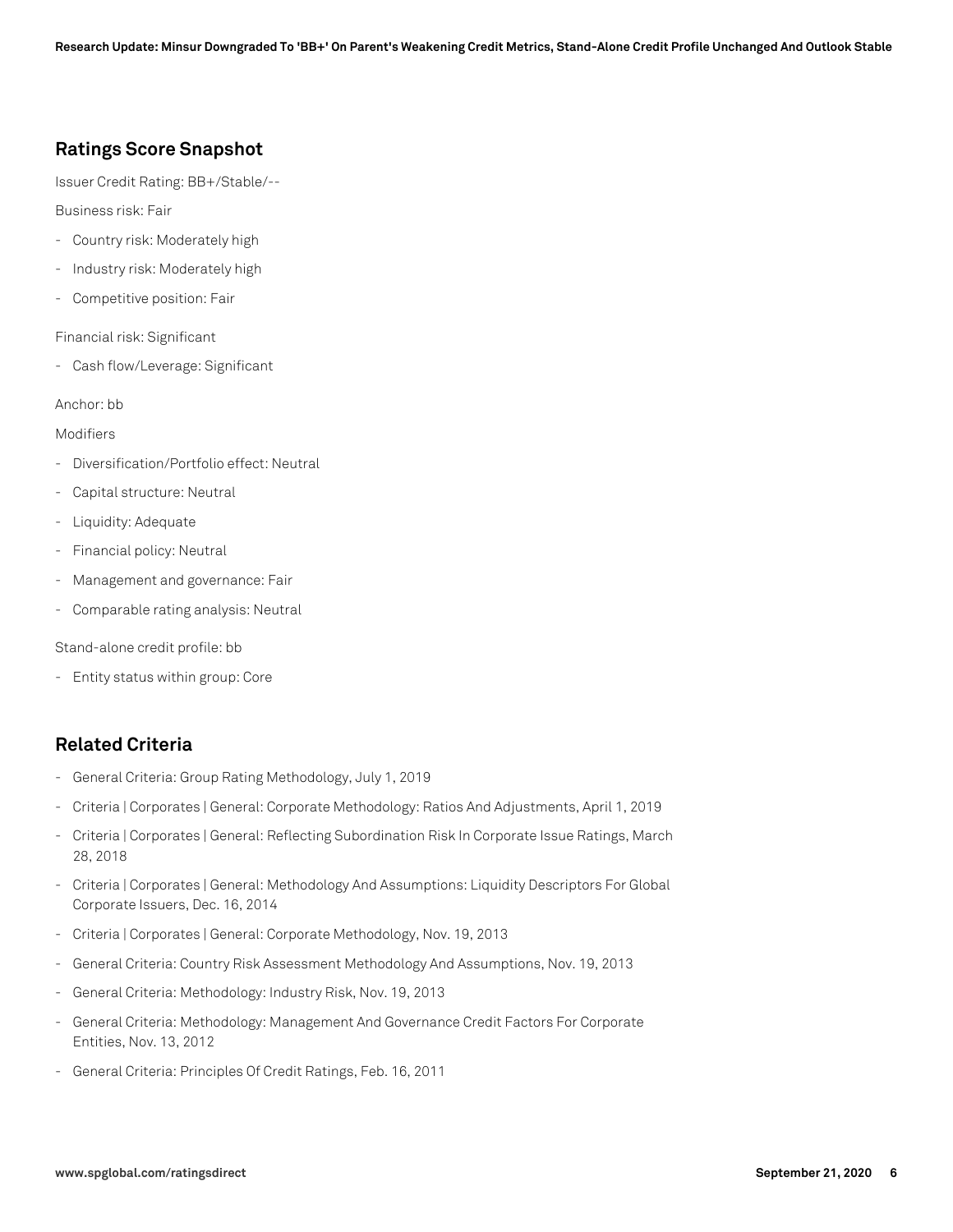## **Related Research**

- Metal Price Assumptions: Gold Shines, While Slow Recovery Flattens Other Metal Prices, July 1, 2020

## **Ratings List**

#### **Downgraded; CreditWatch/Outlook Action**

|                             | Т٥    | <b>From</b>                     |
|-----------------------------|-------|---------------------------------|
| Minsur S.A.                 |       |                                 |
| <b>Issuer Credit Rating</b> |       | BB+/Stable/-- BBB-/Watch Neg/-- |
| Minsur S.A.                 |       |                                 |
| Senior Unsecured            | $BR+$ | BBB-/Watch Neg                  |

Certain terms used in this report, particularly certain adjectives used to express our view on rating relevant factors, have specific meanings ascribed to them in our criteria, and should therefore be read in conjunction with such criteria. Please see Ratings Criteria at www.standardandpoors.com for further information. Complete ratings information is available to subscribers of RatingsDirect at www.capitaliq.com. All ratings affected by this rating action can be found on S&P Global Ratings' public website at www.standardandpoors.com. Use the Ratings search box located in the left column.